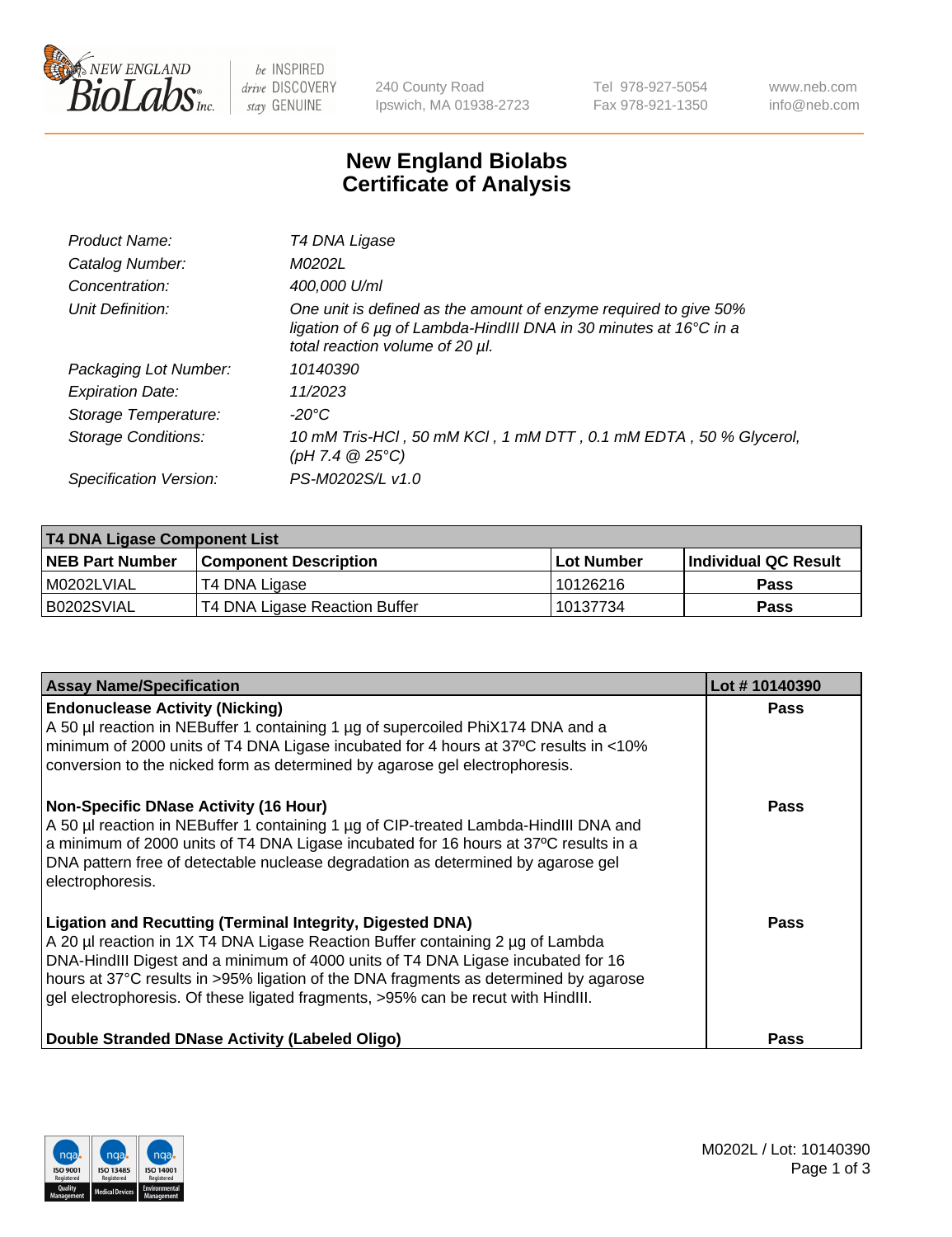

be INSPIRED drive DISCOVERY stay GENUINE

240 County Road Ipswich, MA 01938-2723 Tel 978-927-5054 Fax 978-921-1350 www.neb.com info@neb.com

| <b>Assay Name/Specification</b>                                                                                                                                                                                                                                                                                                                                      | Lot #10140390 |
|----------------------------------------------------------------------------------------------------------------------------------------------------------------------------------------------------------------------------------------------------------------------------------------------------------------------------------------------------------------------|---------------|
| A 50 µl reaction in CutSmart® Buffer containing a 20 nM solution of a fluorescent<br>labeled double-stranded oligonucleotide containing a blunt end and a minimum of<br>10,000 units of T4 DNA Ligase incubated for 16 hours at 37°C yields <5% degradation<br>as determined by capillary electrophoresis.                                                           |               |
| <b>DNase Activity (Labeled Oligo, 3' extension)</b><br>A 50 µl reaction in CutSmart® Buffer containing a 20 nM solution of a fluorescent<br>labeled double-stranded oligonucleotide containing a 3' extension and a minimum of<br>10,000 units of T4 DNA Ligase incubated for 16 hours at 37°C yields <5% degradation<br>as determined by capillary electrophoresis. | <b>Pass</b>   |
| <b>Protein Concentration (A280)</b><br>The concentration of T4 DNA Ligase is 0.4 mg/ml +/- 10% as determined by UV<br>absorption at 280 nm. Protein concentration is determined by the Pace method using<br>the extinction coefficient of 57,675 and molecular weight of 55,292 daltons for T4<br>DNA Ligase (Pace, C.N. et al. (1995) Protein Sci., 4, 2411-2423).  | Pass          |
| <b>DNase Activity (Labeled Oligo, 5' extension)</b><br>A 50 µl reaction in CutSmart® Buffer containing a 20 nM solution of a fluorescent<br>labeled double-stranded oligonucleotide containing a 5' extension and a minimum of<br>10,000 units of T4 DNA Ligase incubated for 16 hours at 37°C yields <5% degradation<br>as determined by capillary electrophoresis. | <b>Pass</b>   |
| <b>Exonuclease Activity (Radioactivity Release)</b><br>A 50 µl reaction in NEBuffer 1 containing 1 µg of a mixture of single and<br>double-stranded [3H] E. coli DNA and a minimum of 2000 units of T4 DNA Ligase<br>incubated for 4 hours at 37°C releases <0.1% of the total radioactivity.                                                                        | <b>Pass</b>   |
| <b>RNase Activity (Extended Digestion)</b><br>A 10 µl reaction in NEBuffer 4 containing 40 ng of a 300 base single-stranded RNA<br>and a minimum of 1 µl of T4 DNA Ligase is incubated at 37°C. After incubation for 16<br>hours, >90% of the substrate RNA remains intact as determined by gel electrophoresis<br>using fluorescent detection.                      | <b>Pass</b>   |
| <b>Single Stranded DNase Activity (FAM-Labeled Oligo)</b><br>A 50 µl reaction in CutSmart® Buffer containing a 20 nM solution of a fluorescent<br>internal labeled oligonucleotide and a minimum of 10,000 units of T4 DNA Ligase<br>incubated for 16 hours at 37°C yields <5% degradation as determined by capillary<br>electrophoresis.                            | Pass          |
| qPCR DNA Contamination (E. coli Genomic)<br>A minimum of 2000 units of T4 DNA Ligase is screened for the presence of E. coli<br>genomic DNA using SYBR® Green qPCR with primers specific for the E. coli 16S rRNA                                                                                                                                                    | Pass          |